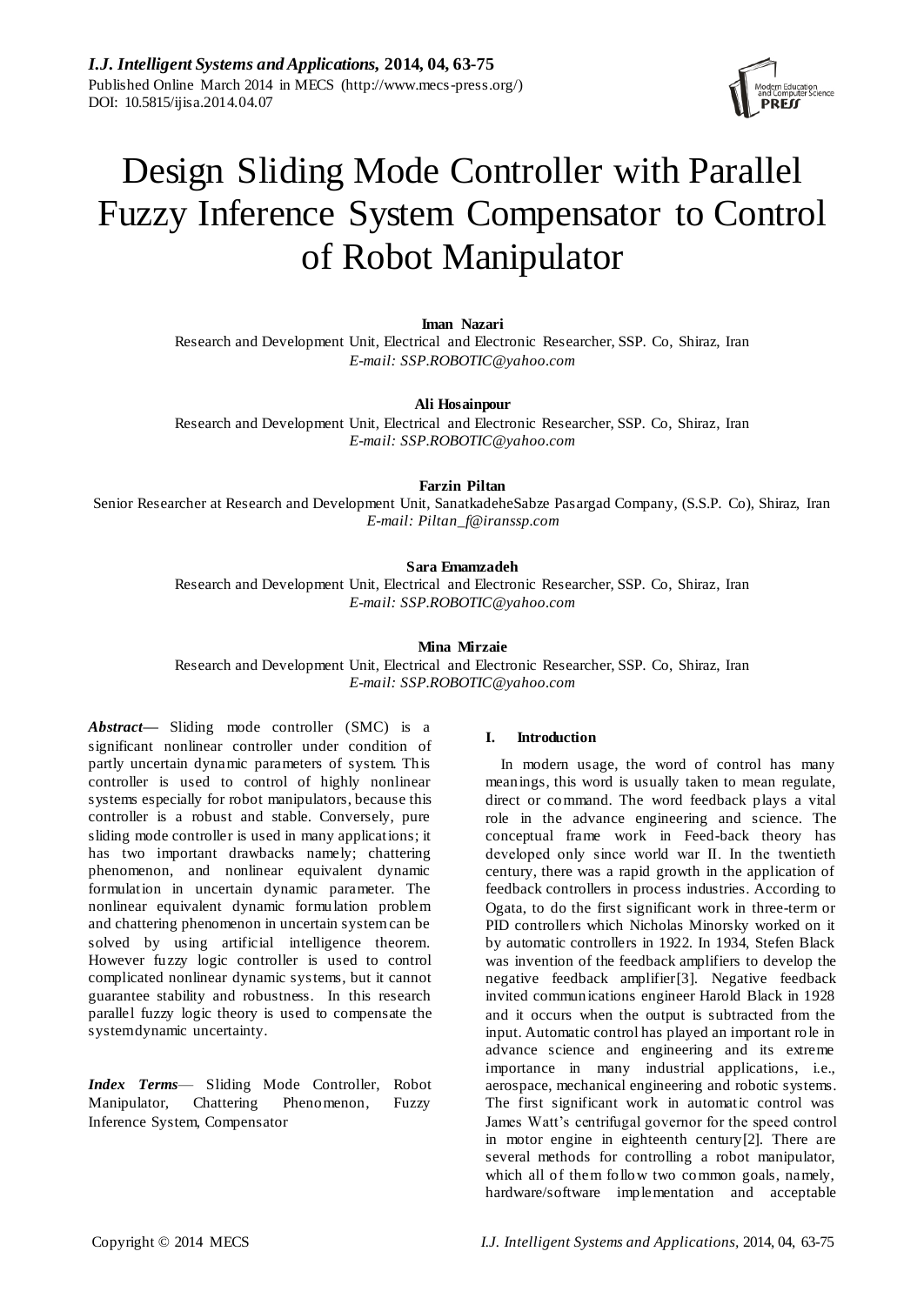performance. However, the mechanical design of robot manipulator is very important to select the best controller but in general two types schemes can be presented, namely, a joint space control schemes and an operation space control schemes[1-10]. Joint space and operational space control are closed loop controllers which they have been used to provide robustness and rejection of disturbance effect. The main target in joint space controller is design a feedback controller that allows the actual motion ( $q_a(t)$ ) tracking of the desired motion ( $q_d(t)$ ). This control problem is classified into two main groups. Firstly, transformation the desired motion  $X_d(t)$  to joint variable  $q_d(t)$  by inverse kinematics of robot manipulators [6]. The main target in operational space controller is to design a feedback controller to allow the actual end-effector motion  $X_a(t)$ to track the desired endeffector motion  $X_d(t)$ . This control methodology requires a greater algorithmic complexity and the inverse kinematics used in the feedback control loop. Direct measurement of operational space variables are very expensive that caused to limitation used of this controller in industrial robot manipulators[6]. One of the simplest ways to analysis control of multiple DOF robot manipulators are analyzed each joint separately such as SISO systems and design an independent joint controller for each joint. In this methodology, the coupling effects between the joints are modeled as disturbance inputs. To make this controller, the inputs are modeled as: total velocity/displacement and disturbance. Design a controller with the same formulation and different coefficient, low cost hardware and simple structure controller are some of most important independent-joint space controller advantages. Nonlinear controllers divided into six groups, namely, feedback linearization (computed-torque control), passivity-based control, sliding mode control (variable structure control), artificial intelligence control, Lyapunov-based control and adaptive control[11-36].

Sliding mode controller (SMC) is a powerful nonlinear controller which has been analyzed by many researchers especially in recent years. This theory was first proposed in the early 1950 by Emelyanov and several co-workers and has been extensively developed since then with the invention of high speed control devices [2]. The main reason to opt for this controller is its acceptable control performance in wide range and solves two most important challenging topics in control which names, stability and robustness [37-69]. Sliding mode controller is divided into two main sub controllers: discontinues controller  $(\tau_{dis})$  and equivalent controller  $(\tau_{eq})$  .Discontinues controller causes an acceptable tracking performance at the expense of very fast switching. Conversely in this theory good trajectory following is based on fast switching, fast switching is caused to have system instability and chattering phenomenon. Fine tuning the sliding surface slope is based on nonlinear equivalent part [1, 6]. However, this controller is used in many applications but, pure sliding mode controller has two most important challenges:

chattering phenomenon and nonlinear equivalent dynamic formulation in uncertain parameters[20]. Chattering phenomenoncan causes some problems such as saturation and heats the mechanical parts of robot manipulators or drivers. To reduce or eliminate the chattering, various papers have been reported by many researchers which classified into two most important methods: boundary layer saturation method and estimated uncertainties method [45-69]. In boundary layer saturation method, the basic idea is the discontinuous method replacement by saturation (linear) method with small neighborhood of the switching surface. This replacement caused to increase the error performance against with the considerable chattering reduction. As mentioned [44-69]sliding mode fuzzy controller (SMFC) is fuzzy controller based on sliding mode technique to most exceptional stability and robustness. Sliding mode fuzzy controller has the two most important advantages: reduce the number of fuzzy rule base and increase robustness and stability. Conversely sliding mode fuzzy controller has the above advantages, define the sliding surface slope coefficient very carefully is the main disadvantage of this controller. Estimated uncertainty method used in term of uncertainty estimator to compensation of the system uncertainties. It has been used to solve the chattering phenomenon and also nonlinear equivalent dynamic. If estimator has an acceptable performance to compensate the uncertainties, the chattering is reduced. Research on estimated uncertainty to reduce the chattering is significantly growing as their applications such as industrial automation and robot manipulator. For instance, the applications of artificial intelligence, neural networks and fuzzy logic on estimated uncertainty method have been reported in [25-69].

In recent years, artificial intelligence theory has been used in sliding mode control systems. Neural network, fuzzy logic and neuro-fuzzy are synergically combined with nonlinear classical controller and used in nonlinear, time variant and uncertain plant (e.g., robot manipulator). Fuzzy logic controller (FLC) is one of the most important applications of fuzzy logic theory. This controller can be used to control nonlinear, uncertain, and noisy systems. This method is free of some model techniques as in model-based controllers. As mentioned that fuzzy logic application is not only limited to the modelling of nonlinear systems [31-69] but also this method can help engineers to design a model-free controller. Control robot arm manipulators using model-based controllers are based on manipulator dynamic model. These controllers often have many problems for modelling. Conventional controllers require accurate information of dynamic model of robot manipulator, but most of time these models are MIMO, nonlinear and partly uncertain therefore calculate accurate dynamic model is complicated [32]. The main reasons to use fuzzy logic methodology are able to give approximate recommended solution for uncertain and also certain complicated systems to easy understanding and flexible. Fuzzy logic provides a method to design a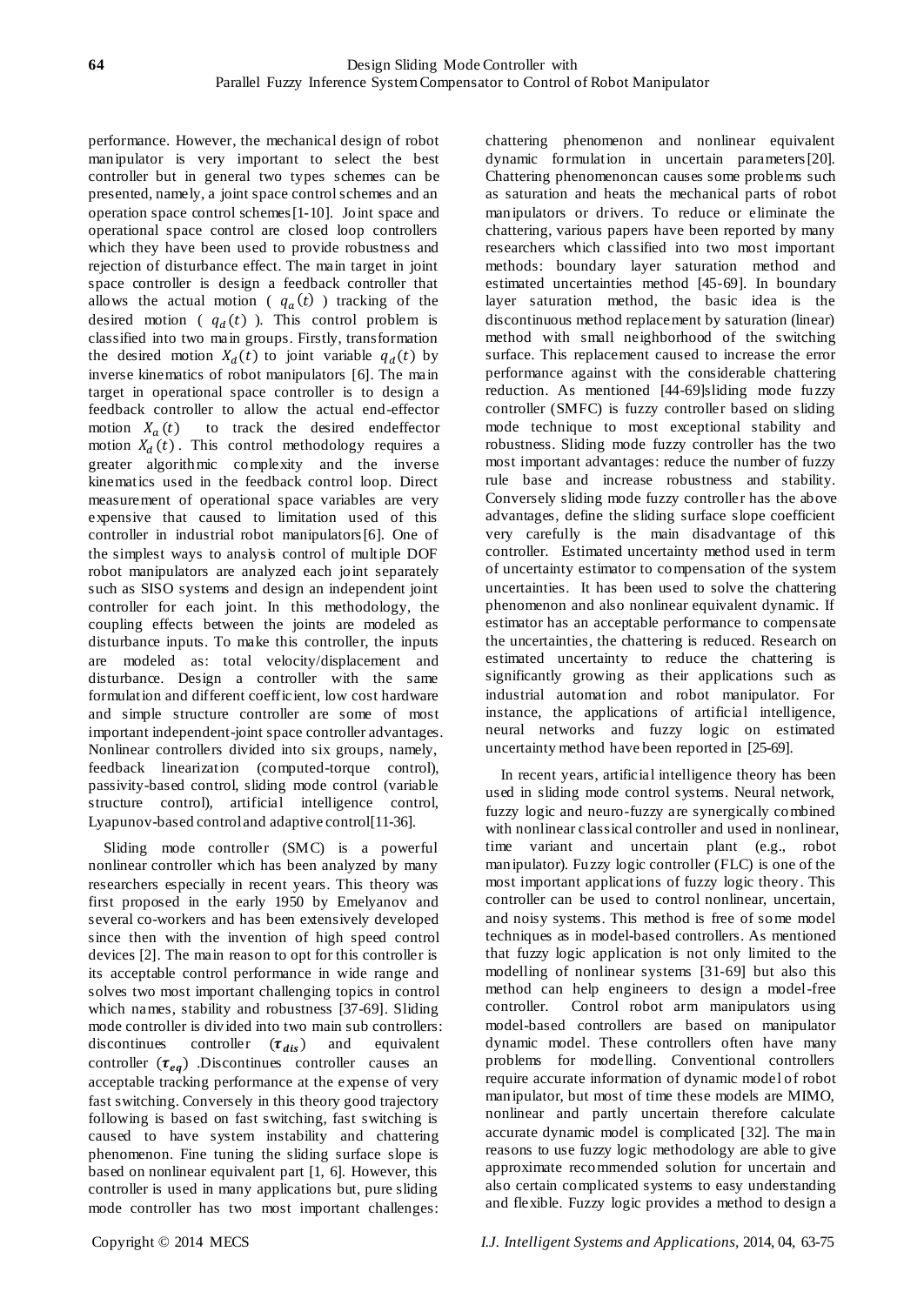model-free controller for nonlinear plant with a set of IF-THEN rules [32-44].

Based on mechanical and control methodologies research in robotic system, mechanical design, type of actuators and type of systems drive play important roles to have the best performance controller. This section has focused on the robot manipulator mechanical classification. Types of kinematics chain, i.e., serial Vs. parallel manipulators, and types of connection between link and join actuators, i.e., highly geared systems Vs. direct-drive systems are presented in the following sections because these topics played important roles to select and design the best acceptable performance controllers [1- 14]. A serial link robot is a sequence of joints and links which begins with a base frame and ends with an end-effector. This type of robot manipulators, comparing with the load capacity is more weightily because each link must be supported the weights of all next links and actuators between the present link and end-effector [1- 6]. Serial robot manipulators have been used in automotive industry, medical application, and also in research laboratories [1- 6]. In contrast, parallel robot manipulators design according to close loop which base frame is connected to the end-effector frame with two or more kinematic chains [6]. In the other words, a parallel link robot has two or more branches with some joints and links, which support the load in parallel. Parallel robot have been used in many applications such as expensive flight simulator, medical robotics (I.e., high accuracy, high repeatability, high precision robot surgery), and machinery tools [1-10]. Parallel links robot manipulators have higher accuracy and faster than serial links robot manipulators but the work space limitation in serial links robot manipulator is lower than parallel links robot manipulator. From control point of view, the coupling between different kinematic chains can generate the uncertainty problems which cause difficult controller design of parallel robot manipulator [1- 6]. One of the most important classifications in controlling the robot manipulator is how the links have connected to the actuators. This classification divides into two main groups: highly geared (e.g., 200 to 1) and direct drive (e.g., 1 to 1) [1]. High gear ratios reduce the nonlinear coupling dynamic parameters in robot manipulator. In this case, each joint is modeled the same as SISO systems. In high gear robot manipulators which generally are used in industry, the couplings are modeled as a disturbance for SISO systems [14]. Direct drive increases the coupling of nonlinear dynamic parameters of robot manipulators. This effect should be considered in the design of control systems. As a result some control and robotic researchers' works on nonlinear robust controller design [2].

Normal combinations of fuzzy logic methodology (FLM) and sliding mode (SMC) are to apply these two controllers at the same time, while FLM compensates the control error, SMC reduces the remain error of fuzzy inference system such that the final tracking error

is asymptotically stable. The chattering is eliminating, because SMC and FLM work parallel. In this paper, the asymptotic stability of SMC control with parallel fuzzy logic compensation is proposed (SMC+FLM). The fuzzy inference system is used to approximate the nonlinear plant. A dead one algorithm is applied for the fuzzy control. After the regulation error enter converges to the dead-zone, a super-twisting second-order slidingmode is used to guarantee finite time convergence of the whole control (FLM+SMC). By means of a Lyapunov approach, we prove that this type of control can ensure finite time convergence and less chattering than SMC.

This paper is organized as follows; second part focuses on the modeling dynamic formulation based on Lagrange methodology, fuzzy logic methodology and sliding mode controller to have a robust control. Third part is focused on the methodology which can be used to reduce the error, increase the performance quality and increase the robustness and stability. Simulation result and discussion is illustrated in forth part which based on trajectory following and disturbance rejection. The last part focuses on the conclusion and compare between this method and the other ones.

## **II. Theorem**

## **2.1 Dynamic Formulation of IC Engine's Fuel Ratio**

The equation of a multi degrees of freedom (DOF) robot manipulator is calculated by the following equation[6-34]:

$$
M(q)\ddot{q} + N(q, \dot{q}) = \tau \tag{1}
$$

Where  $\tau$  is  $n \times 1$  vector of actuation torque, M (q) is  $n \times n$  symmetric and positive define inertia matrix,  $N(q, \dot{q})$  is the vector of nonlinearity term, and q is  $n \times 1$ position vector. In equation 2.8 if vector of nonlinearity term derive as Centrifugal, Coriolis and Gravity terms, as a result robot manipulator dynamic equation can also be written as [80]:

$$
N(q, \dot{q}) = V(q, \dot{q}) + G(q) \tag{2}
$$

$$
V(q, \dot{q}) = B(q) [\dot{q} \dot{q}] + C(q) [\dot{q}]^{2}
$$
 (3)

$$
\tau = M(q)\ddot{q} + B(q)[\dot{q}\dot{q}] + C(q)[\dot{q}]^{2} + G(q) \tag{4}
$$

Where,  $B(q)$  is matrix of coriolis torques,  $C(q)$  is matrix of centrifugal torque,  $\left[\dot{q} \dot{q}\right]$  is vector of joint velocity that it can give by:  $[q_1, \dot{q}_2, \dot{q}_1, \dot{q}_3, \dots, \dot{q}_1, \dot{q}_n, \dot{q}_2, \dot{q}_3, \dots]^{T}$ , and  $[\dot{q}]^{2}$  is vector, that it can given by:  $[q_1^2, q_2^2, q_3^2, ....]$ <sup>T</sup>. ֦

In robot manipulator dynamic part the inputs are torques and the outputs are actual displacements, as a result in (4) it can be written as [1-39];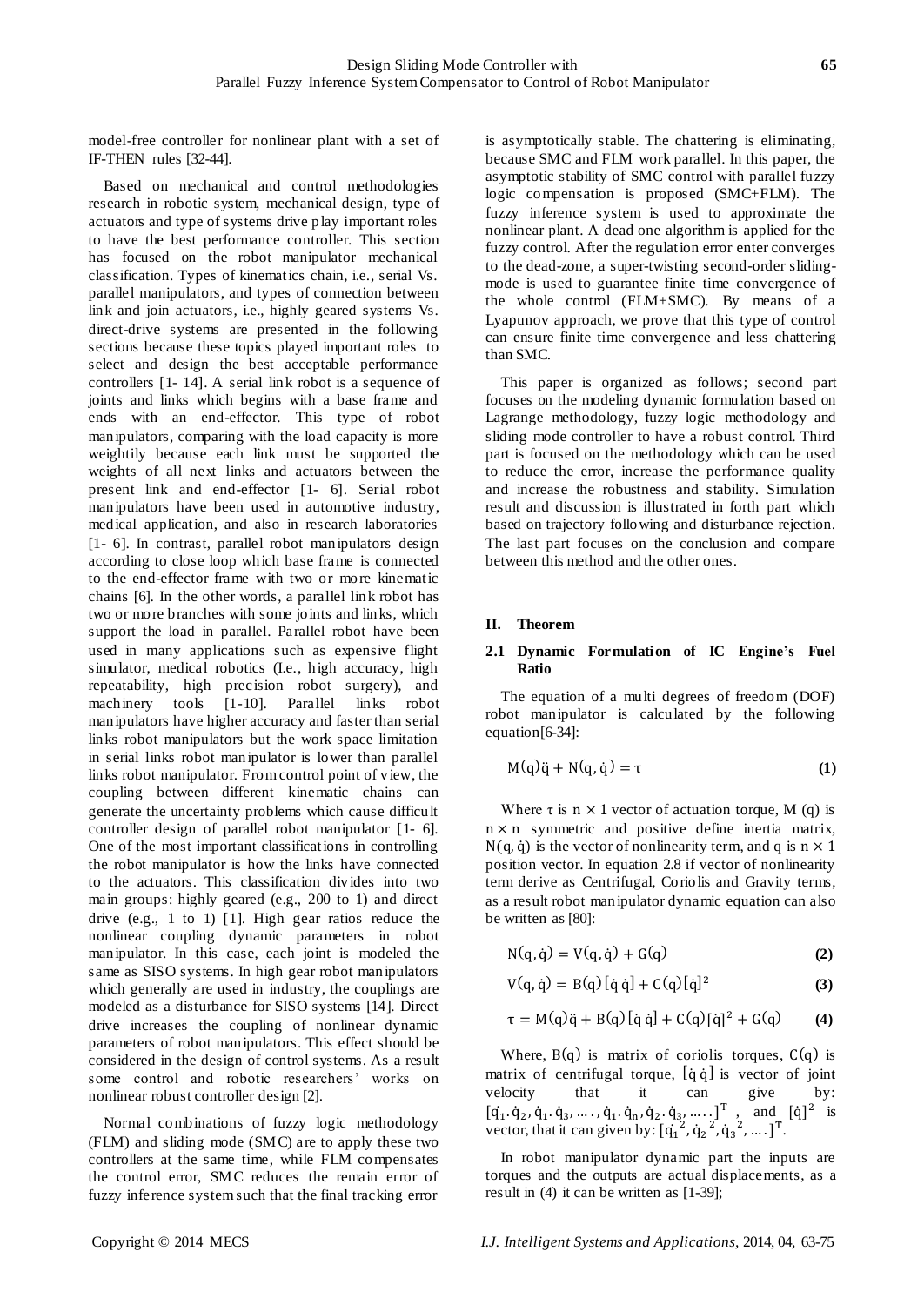$$
\ddot{q} = M^{-1}(q) \cdot \{ \tau - N(q, \dot{q}) \}
$$
 (5)

To implementation (5) the first step is implement the kinetic energy matrix (M) parameters by used of Lagrange's formulation. The second step is implementing the Coriolis and Centrifugal matrix which they can calculate by partial derivatives of kinetic energy. The last step to implement the dynamic equation of robot manipulator is to find the gravity vector by performing the summation of Lagrange's formulation.

The kinetic energy equation  $(M)$  is a  $n \times n$ symmetric matrix that can be calculated by the following equation;

$$
M(\theta) = m_1 J_{w1}^T J_{v1} + J_{\omega 1}^{T C 1} I_{J \omega 1} + m_2 J_{v2}^T J_{v2} +
$$
  
\n
$$
J_{\omega 2}^{T C 2} I_{2J \omega 2} + m_3 J_{s3}^T J_{v3} + J_{\omega 3}^{T C 3} I_{3J \omega 3} +
$$
  
\n
$$
m_4 J_{v4}^T J_{v4} + J_{\omega 4}^{T C 4} I_{4J \omega 4} + m_5 J_{v5}^T J_{v5} +
$$
  
\n
$$
J_{\omega 5}^{T C 5} I_{5J \omega 5} + m_6 J_{v6}^T J_{v6} + J_{\omega 6}^{T C 6} I_{6J \omega 6}
$$
\n(6)

As mentioned above the kinetic energy matrix in DOF is a  $n \times n$  matrix that can be calculated by the following matrix [1, 6]

$$
M(q) = \begin{bmatrix} M_{11} & M_{12} & \cdots & \cdots & \cdots & M_{1n} \\ M_{21} & \cdots & \cdots & \cdots & \cdots & M_{2n} \\ \cdots & \cdots & \cdots & \cdots & \cdots & \cdots \\ \cdots & \cdots & \cdots & \cdots & \cdots & \cdots \\ \cdots & \cdots & \cdots & \cdots & \cdots & \cdots \\ M_{n.1} & \cdots & \cdots & \cdots & \cdots & M_{n.n} \end{bmatrix}
$$
(7)

The Coriolis matrix (B) is a  $n \times \frac{n(n-1)}{n}$  $\frac{1}{2}$  matrix which calculated as follows;

$$
=\begin{bmatrix} b_{112} & b_{113} & \dots & b_{11n} & b_{123} & \dots & b_{12n} & \dots & \dots & b_{1n-1,n} \\ b_{212} & \dots & \dots & b_{21n} & b_{223} & \dots & \dots & \dots & \dots & b_{2n-1,n} \\ \dots & \dots & \dots & \dots & \dots & \dots & \dots & \dots & \dots \\ \dots & \dots & \dots & \dots & \dots & \dots & \dots & \dots & \dots \\ \dots & \dots & \dots & \dots & \dots & \dots & \dots & \dots & \dots \\ \dots & \dots & \dots & \dots & \dots & \dots & \dots & \dots & \dots \\ \dots & \dots & \dots & \dots & \dots & \dots & \dots & \dots & \dots \\ b_{n12} & \dots & \dots & \dots & \dots & \dots & \dots & \dots & b_{n,n-1,n} \end{bmatrix}
$$
 (8)

and the Centrifugal matrix  $(C)$  is a  $n \times n$  matrix;

$$
C(q) = \begin{bmatrix} C_{11} & \cdots & C_{1n} \\ \vdots & \ddots & \vdots \\ C_{n1} & \cdots & C_{nn} \end{bmatrix}
$$
 (9)

And last the Gravity vector (G) is a  $n \times 1$  vector;

$$
G(q) = \begin{bmatrix} g_1 \\ g_2 \\ \vdots \\ g_n \end{bmatrix}
$$
 (10)

#### **2.2 Sliding Mode Controller**

Design a robust controller for robot manipulator is essential because robot manipulator has highly nonlinear dynamic parameters. In this section formulations of sliding mode controller for robot manipulator is presented based on [1, 6]. Consider a nonlinear single input dynamic system is defined by [6]:

$$
\mathbf{x}^{(\mathrm{n})} = \mathbf{f}(\vec{\mathbf{x}}) + \mathbf{b}(\vec{\mathbf{x}})\mathbf{u} \tag{11}
$$

Where u is the vector of control input,  $\mathbf{x}^{(n)}$  is the  $\mathbf{n}^t$ derivation of **x**,  $\mathbf{x} = [\mathbf{x}, \dot{\mathbf{x}}, \ddot{\mathbf{x}}, \dots, \mathbf{x}^{(n-1)}]^T$  is the state vector,  $f(x)$  is unknown or uncertainty, and  $b(x)$  is of known sign function. The main goal to design this controller is train to the desired state;  $x_d =$  $[\mathbf{x_d}, \dot{\mathbf{x}_d}, \dot{\mathbf{x}_d}, \dots, \mathbf{x_d}^{(n-1)}]^T$ , and trucking error vector is defined by [6]:

$$
\tilde{\mathbf{x}} = \mathbf{x} - \mathbf{x}_d = [\tilde{\mathbf{x}}, \dots, \tilde{\mathbf{x}}^{(n-1)}]^T
$$
\n(12)

A time-varying sliding surface  $s(x, t)$  in the state space  $\mathbb{R}^n$  is given by [6]:

$$
s(x, t) = (\frac{d}{dt} + \lambda)^{n-1} \tilde{x} = 0
$$
 (13)

where  $\lambda$  is the positive constant. To further penalize tracking error, integral part can be used in sliding surface part as follows [6]:

$$
s(x,t) = \left(\frac{d}{dt} + \lambda\right)^{n-1} \left(\int_0^t \tilde{x} dt\right) = 0
$$
 (14)

The main target in this methodology is kept the sliding surface slope  $s(x, t)$  near to the zero. Therefore, one of the common strategies is to find input U outside of  $s(x, t)$  [6].

$$
\frac{1}{2}\frac{d}{dt}s^2(x,t) \le -\zeta|s(x,t)|\tag{15}
$$

where  $\zeta$  is positive constant.

If 
$$
S(0) > 0 \rightarrow \frac{d}{dt} S(t) \le -\zeta
$$
 (16)

To eliminate the derivative term, it is used an integral term from t=0 to t= $t_{reach}$ 

$$
\int_{t=0}^{t=t_{\text{reach}}} \frac{d}{dt} S(t) \le -\int_{t=0}^{t=t_{\text{reach}}} \eta \to S(t_{\text{reach}}) - S(0) \le -\zeta(t_{\text{reach}} - 0)
$$
 (17)

Where  $t_{\text{reach}}$  is the time that trajectories reach to the sliding surface so, suppose  $S(t_{reach} = 0)$  defined as

 $D(a)$ 

Copyright © 2014 MECS *I.J. Intelligent Systems and Applications,* 2014, 04, 63-75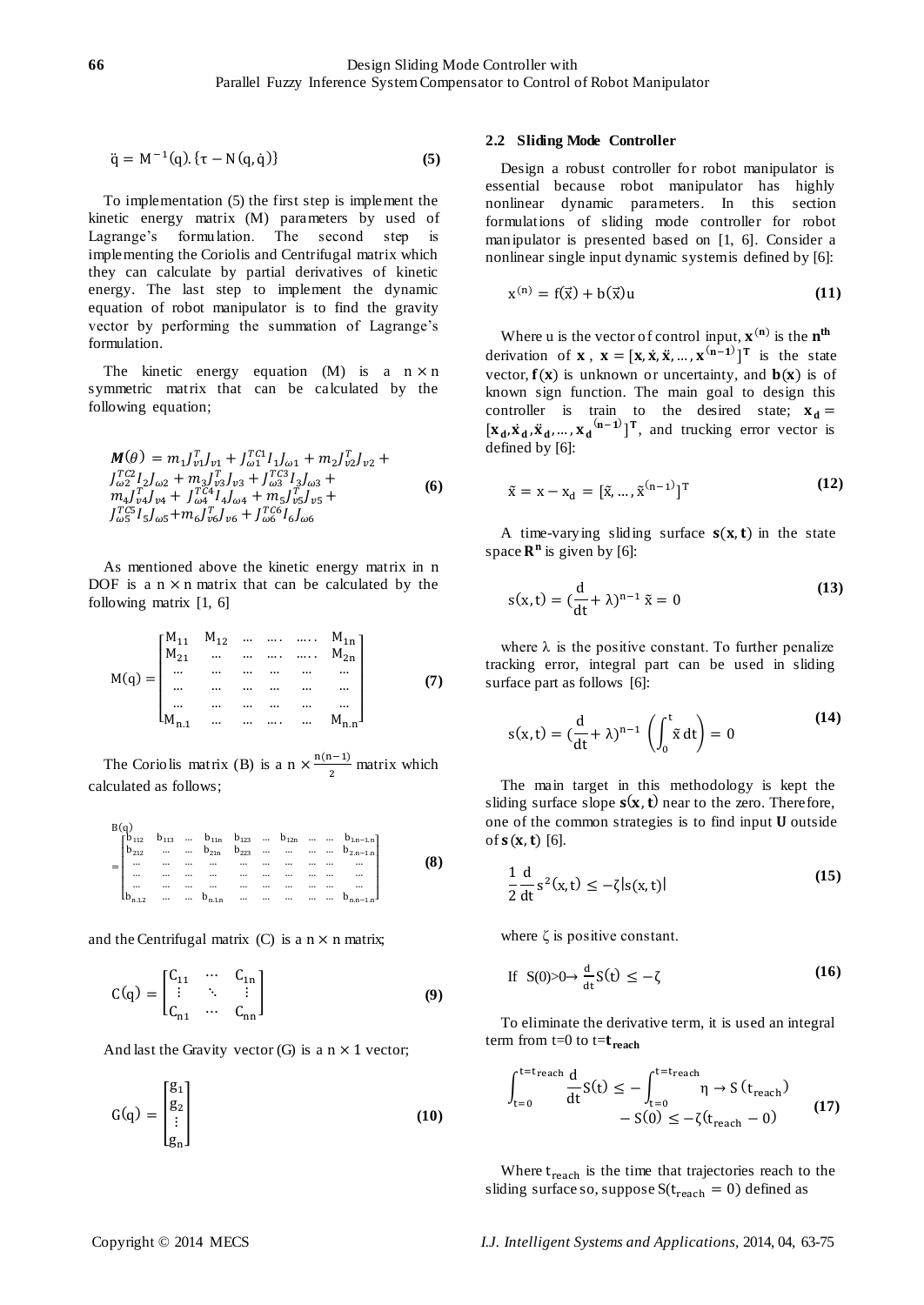$$
0 - S(0) \le -\eta(t_{reach}) \to t_{reach} \le \frac{S(0)}{\zeta}
$$
 (18)

And

if S(0) 
$$
< 0 \rightarrow 0 - S(0) \leq -\eta(t_{\text{reach}}) \rightarrow
$$
\n $S(0) \leq -\zeta(t_{\text{reach}}) \rightarrow t_{\text{reach}} \leq \frac{|S(0)|}{\eta}$ \n $(19)$ 

Equation (19) guarantees time to reach the sliding surface is smaller than  $\frac{|S(0)|}{7}$  $rac{1}{\zeta}$  since the trajectories are outside of  $S(t)$ .

if 
$$
S_{t_{\text{reach}}} = S(0) \rightarrow \text{error}(x - x_d) = 0
$$
 (20)

suppose S is defined as

$$
s(x, t) = \left(\frac{d}{dt} + \lambda\right) \quad \tilde{x} = (\dot{x} - \dot{x}_d) + \lambda(x - x_d)
$$
\n(21)

The derivation of S, namely,  $\acute{S}$  can be calculated as the following;

$$
\dot{S} = (\ddot{x} - \ddot{x}_d) + \lambda(\dot{x} - \dot{x}_d) \tag{22}
$$

suppose the second order system is defined as;

$$
\ddot{x} = f + u \to \dot{S} = f + U - \ddot{x}_{d} + \lambda(\dot{x} - \dot{x}_{d})
$$
 (23)

Where f is the dynamic uncertain, and also since  $S = 0$  and  $\dot{S} = 0$ , to have the best approximation ,  $\dot{U}$  is defined as

$$
\hat{\mathbf{U}} = -\hat{\mathbf{f}} + \ddot{\mathbf{x}}_{\mathbf{d}} - \lambda(\dot{\mathbf{x}} - \dot{\mathbf{x}}_{\mathbf{d}}) \tag{24}
$$

A simple solution to get the sliding condition when the dynamic parameters have uncertainty is the switching control law:

$$
U_{dis} = \hat{U} - K(\vec{x}, t) \cdot \text{sgn}(s)
$$
 (25)

where the switching function  $sgn(S)$  is defined as [1, 6]

$$
sgn(s) = \begin{cases} 1 & s > 0 \\ -1 & s < 0 \\ 0 & s = 0 \end{cases}
$$
 (26)

and the  $K(\vec{x}, t)$  is the positive constant. Suppose by (15) the following equation can be written as,

$$
\frac{1}{2}\frac{d}{dt}s^{2}(x,t) = S \cdot S = [f - \hat{f} - Ksgn(s)] \cdot S
$$

$$
= (f - \hat{f}) \cdot S - K|S|
$$
(27)

and if the equation (19) instead of (18) the sliding surface can be calculated as

$$
s(x, t) = (\frac{d}{dt} + \lambda)^2 \left( \int_0^t \tilde{x} dt \right) = (\dot{x} - \dot{x}_d) + 2\lambda(\dot{x} - \dot{x}_d) - \lambda^2(x - x_d)
$$
 (28)

in this method the approximation of U is computed as [10-27]

$$
\hat{U} = -\hat{f} + \ddot{x}_{d} - 2\lambda(\dot{x} - \dot{x}_{d}) + \lambda^{2}(x - x_{d})
$$
 (28)

Based on above discussion, the sliding mode control law for a multi degrees of freedom robot manipulator is written as [11-53]:

$$
\tau = \tau_{eq} + \tau_{dis} \tag{29}
$$

where, the model-based component  $\tau_{eq}$  is the nominal dynamics of systems and  $\tau_{eq}$  for first 3 DOF PUMA robot manipulator can be calculate as follows [1]:

$$
\tau_{eq} = [M^{-1}(B + C + G) + \dot{S}]M
$$
 (29)

and  $\tau_{dis}$  is computed as [1];

$$
\tau_{\text{dis}} = \text{K} \cdot \text{sgn}(\text{S}) \tag{30}
$$

by replace the formulation (29) in (30) the control output can be written as;

$$
\tau = \tau_{eq} + K \cdot \text{sgn}(S) \tag{31}
$$

Figure 1 shows the position classical sliding mode control for PUMA 560 robot manipulator. By (33) and (31) the sliding mode control of PUMA 560 robot manipulator is calculated as;

$$
\tau = [M^{-1}(B + C + G) + S]M + K \cdot \text{sgn}(S)
$$
 (32)



Fig. 1: Block diagram of pure sliding mode controller with switching function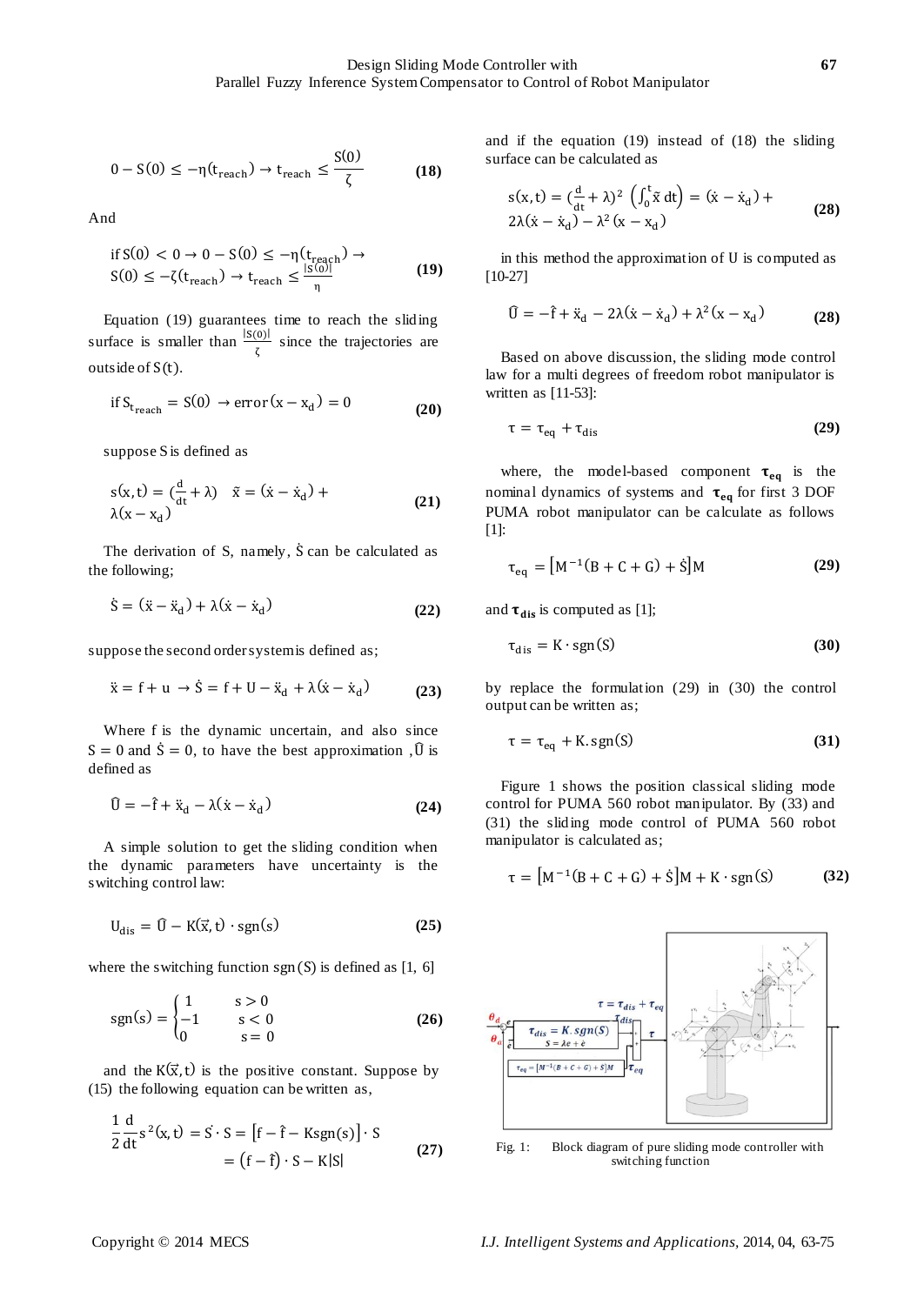# **2.3 Fuzzy Logic Technique**

Based on foundation of fuzzy logic methodology; fuzzy logic management has played important rule to design nonlinear management for nonlinear and uncertain systems [16]. However the application area for fuzzy control is really wide, the basic form for all command types of controllers consists of;

# Input fuzzification (binary-to-fuzzy [B/F] conversion)

Fuzzy rule base (knowledge base), Inference engine and Output defuzzification (fuzzy-to-binary [F/B] conversion). Figure 2 shows the fuzzy controller part. The fuzzy inference engine offers a mechanism for transferring the rule base in fuzzy set which it is divided into two most important methods, namely, Mamdani method and Sugeno method. Mamdani method is one of the common fuzzy inference systems and he designed one of the first fuzzy managements to control of system engine. Mamdani's fuzzy inference system is divided into four major steps: fuzzification, rule evaluation, aggregation of the rule outputs and defuzzification. Michio Sugeno uses a singleton as a membership function of the rule consequent part. The following definition shows the Mamdani and Sugeno fuzzy rule base [22-33]

#### if x is A and y is B then z is C 'mamdani<sup>'</sup> *if* x is A and y is B then z is  $f(x, y)$ 'sugeno'

When  $x$  and  $y$  have crisp values fuzzification calculates the membership degrees for antecedent part. Rule evaluation focuses on fuzzy operation  $(AND/OR)$ in the antecedent of the fuzzy rules. The aggregation is used to calculate the output fuzzy set and several methodologies can be used in fuzzy logic controller aggregation, namely, Max-Min aggregation, Sum-Min aggregation, Max-bounded product, Max-drastic product, Max-bounded sum, Max-algebraic sum and Min-max. Defuzzification is the last step in the fuzzy inference system which it is used to transform fuzzy set to crisp set. Consequently defuzzification's input is the aggregate output and the defuzzification's output is a crisp number. Centre of gravity method  $(COG)$  and Centre of area method  $(COA)$  are two most common defuzzification methods.



Fig. 2: Fuzzy Controller Part

# **III. Methodology:**

Sliding mode controller (SMC) is an important nonlinear controller in a partly uncertain dynamic system's parameters. This controller is used in several applications such as in robotics, process control, aerospace and power electronics. Sliding mode controller is used to control of nonlinear dynamic systems particularly for robot manipulators, because it has a suitable control performance and it is a robust and stable. Conversely pure sliding mode controller is a high-quality nonlinear controller; it has two important problems; chattering phenomenon and nonlinear equivalent dynamic formulation in uncertain dynamic parameter. To reduce the chattering phenomenon and equivalent dynamic problems, this research is focused on applied parallel fuzzy logic theorem in sliding mode controller as a compensator. Fuzzy logic theory is used in parallel with sliding mode controller to compensate the limited uncertainty in system's dynamic. In this method fuzzy logic theorem is applied to sliding mode controller to remove the nonlinear uncertainty part which it is based on nonlinear dynamic formulation. To achieve this goal, the dynamic equivalent part of pure sliding mode controller is modeled by Mamdani's performance/ error-based fuzzy logic methodology. Another researcher's method is based on applied fuzzy logic theorem in sliding mode controller to design a fuzzy model-based controller. This technique was employed to obtain the desired control behavior with a number of information about dynamic model of system and a fuzzy switching control was applied to reinforce system performance. Reduce or eliminate the chattering phenomenon and reduce the error are played important role, therefore switching method is used beside the artificial intelligence part to solve the chattering problem with respect to reduce the error. Equivalent part of sliding mode controller is based on nonlinear dynamic formulations of robot manipulator. Robot manipulator's dynamic formulations are highly nonlinear and some of parameters are unknown therefore design a controller based on dynamic formulation is complicated. To solve this challenge parallel fuzzy logic methodology is applied to sliding mode controller. In this method fuzzy logic method is used to compensate some dynamic formulation that they are used in equivalent part. To solve the challenge of sliding mode controller based on nonlinear dynamic formulation this research is focused on compensate the nonlinear equivalent formulation by parallel fuzzy logic controller. In this method; dynamic nonlinear equivalent part is modelled by performance/error-based fuzzy logic controller. In this method; error based Mamdani's fuzzy inference system has considered with two inputs, one output and totally 49 rules. For both sliding mode controller and parallel fuzzy inference system plus sliding mode controller applications the system performance is sensitive to the sliding surface slope coefficient( $\lambda$ ). For instance, if large value of  $\lambda$  is chosen the response is very fast the system is unstable and conversely, if small value of  $\lambda$  is considered the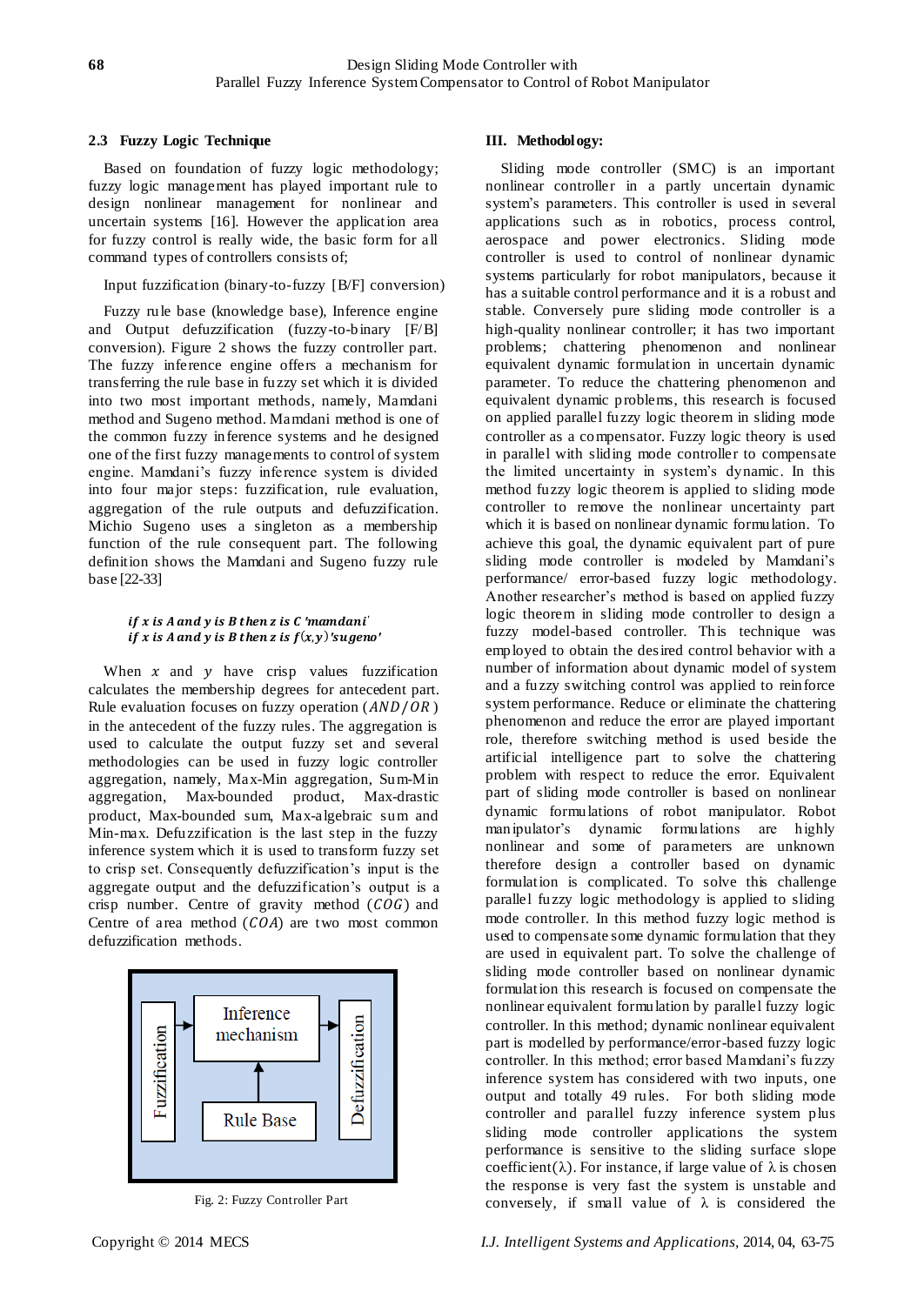response of system is very slow but system is stable. Therefore to have a good response, compute the best value sliding surface slope coefficient is very important. In parallel fuzzy inference system compensator of sliding mode controller the PD-sliding surface is defined as follows:

$$
S = e + \lambda_1 e \tag{33}
$$

where  $\lambda_1 = \text{diag}[\lambda_{11}, \lambda_{12}, \lambda_{13}]$ . The time derivative of S is computed;

$$
\dot{S} = \ddot{q}_d + \lambda_1 \dot{e} \tag{34}
$$

The parallel fuzzy error-based compensator of sliding mode controller's output is written;

$$
\hat{\tau} = \tau_{eq_{fuzzy}} + \tau_{SMC} \tag{35}
$$

Based on fuzzy logic methodology

$$
f(x) = U_{fuzzy} = \sum_{l=1}^{M} \theta^T \zeta(x)
$$
 (36)

where  $\theta^T$  is adjustable parameter (gain updating factor) and  $\zeta(x)$  is defined by;

$$
\zeta(x) = \frac{\sum_{i} \mu(x_i) x_i}{\sum_{i} \mu(x_i)} \tag{37}
$$

Where  $\mu(x_i)$  is membership function.  $\tau_{fuzzy}$  defined as follows;

$$
\tau_{fuzzy} = \sum_{l=1}^{M} \theta^T \zeta(x) = [(B + C + G)] \tag{38}
$$

Design an error-based parallel fuzzycompensate of equivalent part based on Mamdani's fuzzy inference method has four steps , namely, fuzzification, fuzzy rule base and rule evaluation, aggregation of the rule output (fuzzy inference system) and defuzzification.

**Fuzzification**: the first step in fuzzification is determine inputs and outputs which, it has two inputs  $(e, \dot{e})$  and one output  $(\tau_{fuzzy})$ . The inputs are error (e) which measures the difference between desired and actual output position, and the change of error  $(\dot{e})$  which measures the difference between desired and actual velocity and output is fuzzy equivalent torque. The second step is chosen an appropriate membership function for inputs and output which, to simplicity in implementation because it is a linear function with regard to acceptable performance triangular membership function is selected in this research. The third step is chosen the correct labels for each fuzzy set which, in this research namely as linguistic variable. Based on experience knowledge the linguistic variables for error (e) are; Negative Big (NB), Negative Medium

(NM), Negative Small (NS), Zero (Z), Positive Small (PS), Positive Medium (PM), Positive Big (PB), and based on literature [40] and experience knowledge it is quantized into thirteen levels represented by: -1, -0.83, - 0.66, -0.5, -0.33, -0.16, 0, 0.16, 0.33, 0.5, 0.66, 0.83, 1 the linguistic variables for change of error  $(\dot{e})$  are; Fast Left (FL), Medium Left (ML), Slow Left (SL),Zero (Z), Slow Right (SR), Medium Right (MR), Fast Right (FR), and it is quantized in to thirteen levels represented by: - 6, -5, -0.4, -3, -2, -1, 0, 1, 2, 3, 4, 5, 6, and the linguistic variables to find the output are; Large Left (LL), Medium Left (ML), Small Left (SL), Zero (Z), Small Right (SR), Medium Right (MR), Large Right (LR) and it is quantized in to thirteen levels represented by: -85, - 70.8, -56.7, -42.5, -28.3, -14.2, 0, 14.2, 28.3, 42.5, 56.7, 70.8, 85.

**Fuzzy rule base and rule evaluation**: the first step in rule base and evaluation is to provide a least structured method to derive the fuzzy rule base which, expert experience and control engineering knowledge is used because this method is the least structure of the other one and the researcher derivation the fuzzy rule base from the knowledge of system operate and/or the classical controller. Design the rule base of fuzzy inference system can play important role to design the best performance of parallel fuzzy plus sliding mode controller, that to calculate the fuzzy rule base the researcher is used to heuristic method which, it is based on the behavior of the control of robot manipulator. The complete rule base for this controller is shown in Table 1. Rule evaluation focuses on operation in the antecedent of the fuzzy rules in fuzzy sliding mode controller. This part is used  $AND/OR$  fuzzy operation in antecedent part which AND operation is used.

Table 1: Modified Fuzzy rule base table

| Decrease the overshoot<br>ė |         |    |    |    |    |    |    |    |              |  |
|-----------------------------|---------|----|----|----|----|----|----|----|--------------|--|
|                             | আ<br>e. | FL | МL | SL | z  | SR | MR | FR |              |  |
|                             | NΒ      | LL | LL | LL | МL | SL | SL | z  | Φ            |  |
|                             | NМ      | LL | ML | ML | ML | SL | z  | SR | £ím          |  |
|                             | NS      | LL | мL | SL | SL | z  | SR | MR | 9,<br>е<br>Έ |  |
|                             | z       | LL | ML | SL | z  | SR | MR | LR | 뽑            |  |
|                             | PS      | мL | SL | z  | SR | SR | MR | LR |              |  |
|                             | PМ      | SL | z  | SR | MR | MR | MR | LR | ecrease      |  |
|                             | PВ      | z  | SR | SR | MR | LR | LR | LR | ≏            |  |
|                             |         |    |    |    |    |    |    |    |              |  |

**Aggregation of the rule output (Fuzzy inference):** based onfuzzy methodology, Max-Min aggregation is used in this work (see table 1).

**Defuzzification:** The last step to design fuzzy inference in our parallel fuzzy compensator plus sliding mode controller is defuzzification. This part is used to transform fuzzy set to crisp set, therefore the input for

Copyright © 2014 MECS *I.J. Intelligent Systems and Applications,* 2014, 04, 63-75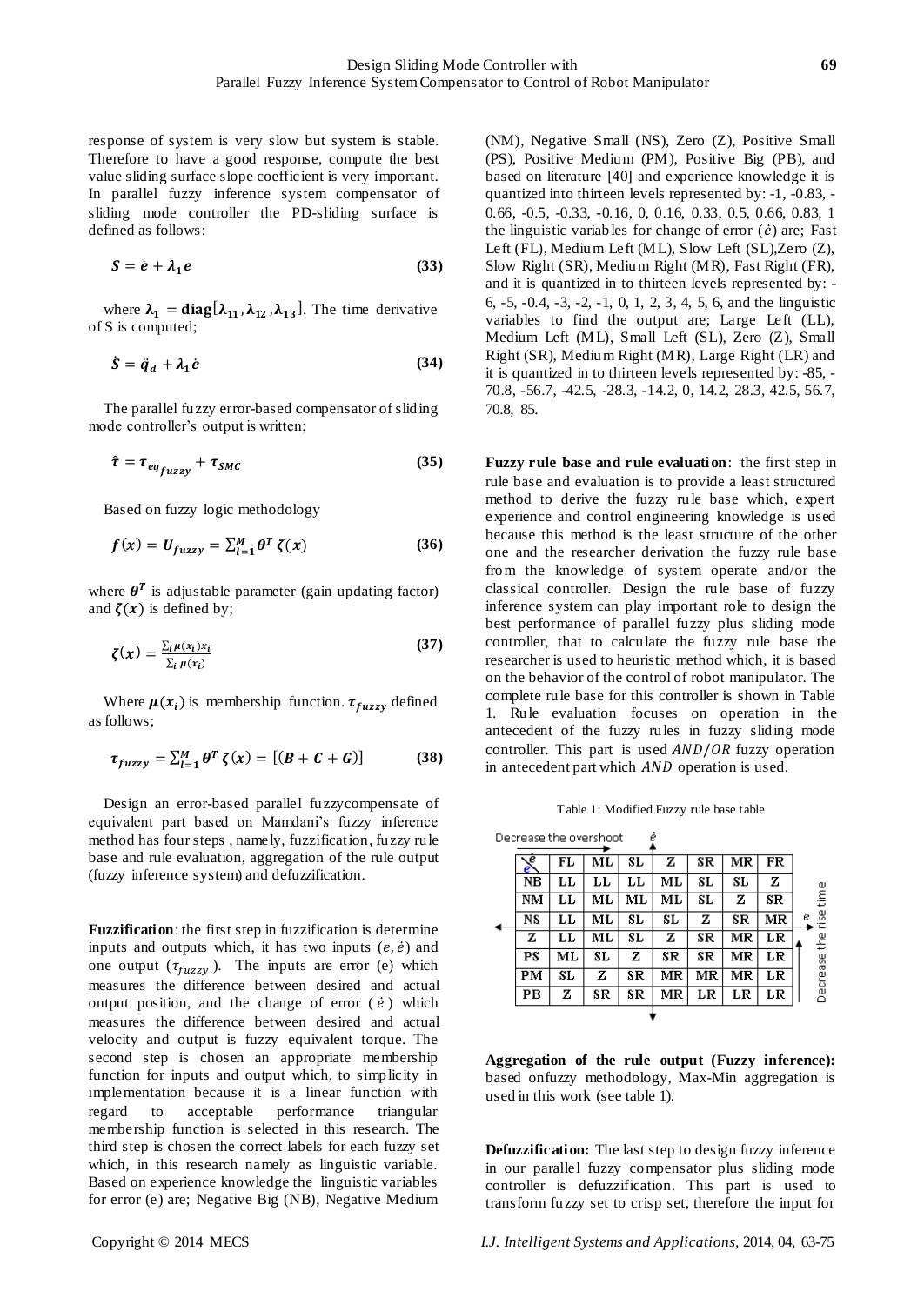defuzzification is the aggregate output and the output of it is a crisp number. Based on fuzzy methodology Center of gravity method  $(COG)$  is used in this research. Table 2 shows the lookup table in parallel fuzzy

compensator sliding mode controller which is computed by COG defuzzification method. Table 2 has 169 cells to shows the error-based fuzzy compensate of equivalent part behavior (see table 2).

Table 2: $\tau_{\text{fuzzy}}$  performance: lookup table in parallel fuzzy compensate of sliding mode controller by COG

| è       | Membership Function ( $\tau_{fuzzy}$ ) |         |         |       |         |       |          |       |       |       |         |         |       |
|---------|----------------------------------------|---------|---------|-------|---------|-------|----------|-------|-------|-------|---------|---------|-------|
| e       | -6                                     | -5      | -4      | -3    | -2      | $-1$  | $\Omega$ |       | 2     | 3     | 4       | 5       | 6     |
| -1      | -85                                    | $-84.8$ | $-84.8$ | $-84$ | $-82.1$ | $-81$ | -79      | $-71$ | $-68$ | $-65$ | $-62$   | $-60$   | -54   |
| $-0.83$ | $-84.8$                                | $-84$   | -82     | $-80$ | $-78$   | -77   | -74      | $-70$ | $-64$ | $-60$ | -56     | $-54$   | $-47$ |
| $-0.66$ | $-78$                                  | $-73$   | $-70$   | $-68$ | $-64$   | $-61$ | $-60$    | -57   | -55   | -50   | $-47$   | $-40$   | $-38$ |
| $-0.5$  | -70                                    | $-60$   | -58     | $-51$ | $-42$   | $-38$ | $-34$    | $-33$ | $-31$ | $-29$ | $-28.4$ | $-28.1$ | $-28$ |
| $-0.33$ | $-50$                                  | $-48$   | -45     | $-40$ | $-38$   | $-34$ | $-32$    | $-30$ | $-28$ | $-26$ | $-25$   | $-21$   | $-20$ |
| $-0.16$ | $-30$                                  | -25     | -21     | $-18$ | $-16$   | $-14$ | $-10$    | -9    | -8    | -7    | $-6.8$  | -6      | -5    |
| 0       | $-10$                                  | -8      | -6      | -1    | 2       | 3     | 6        | 7     | 8     | 10    | 12      | 15      | 17    |
| 0.16    | 15                                     | 18      | 21      | 22    | 23      | 25    | 27       | 28    | 29    | 30    | 30.5    | 30.8    | 31    |
| 0.33    | 29                                     | 29.8    | 31      | 33    | 34      | 34.6  | 35       | 35.2  | 36    | 37    | 38      | 39      | 42    |
| 0.5     | 40                                     | 41      | 42      | 43    | 45      | 45    | 46       | 46.3  | 46.8  | 47    | 48      | 51      | 52    |
| 0.66    | 48                                     | 49      | 50      | 52    | 53      | 55    | 56       | 57    | 58    | 59    | 60      | 61      | 63    |
| 0.83    | 60                                     | 61      | 62      | 63    | 64      | 66    | 67       | 68    | 68.5  | 69    | 70      | 70.8    | 71    |
| ı       | 66                                     | 68.7    | 68.9    | 70    | 72      | 74    | 75       | 77    | 78    | 79    | 81      | 83      | 84    |

## **IV. Results**

In this section, we use a benchmark model, robot manipulator, to evaluate our control algorithms. We compare the following managements: classical PD controller, PD fuzzy controller and parallel fuzzy inference compensator plus sliding mode controller which is proposed in this paper. The simulation was implemented in MATLAB/SIMULINK environment.

**Close loop res ponse of robot manipulator trajectory planning:** Figure 3 illustrates the tracking performance in three types of controllers.



Fig. 3: Linear PD, PD+FLC and Proposed method trajectory following without disturbance

Based on Figure 3; pure PD controller has oscillation in all links, because robot is a highly nonlinear system and control of this system by linear method is very difficult. Based on above graph, however PD+FUZZY controller is a nonlinear methodology but it has difficulty to control this plant because it is a model free controller.

**Close loop response of trajectory planning in presence of disturbance:** Figure 4 demonstrates the power disturbance elimination in three types of controller in presence of disturbance for robot. The disturbance rejection is used to test the robustness comparisons of these three methodologies.



Fig. 4: Linear PD, PD+FLC and Proposed method trajectory following with disturbance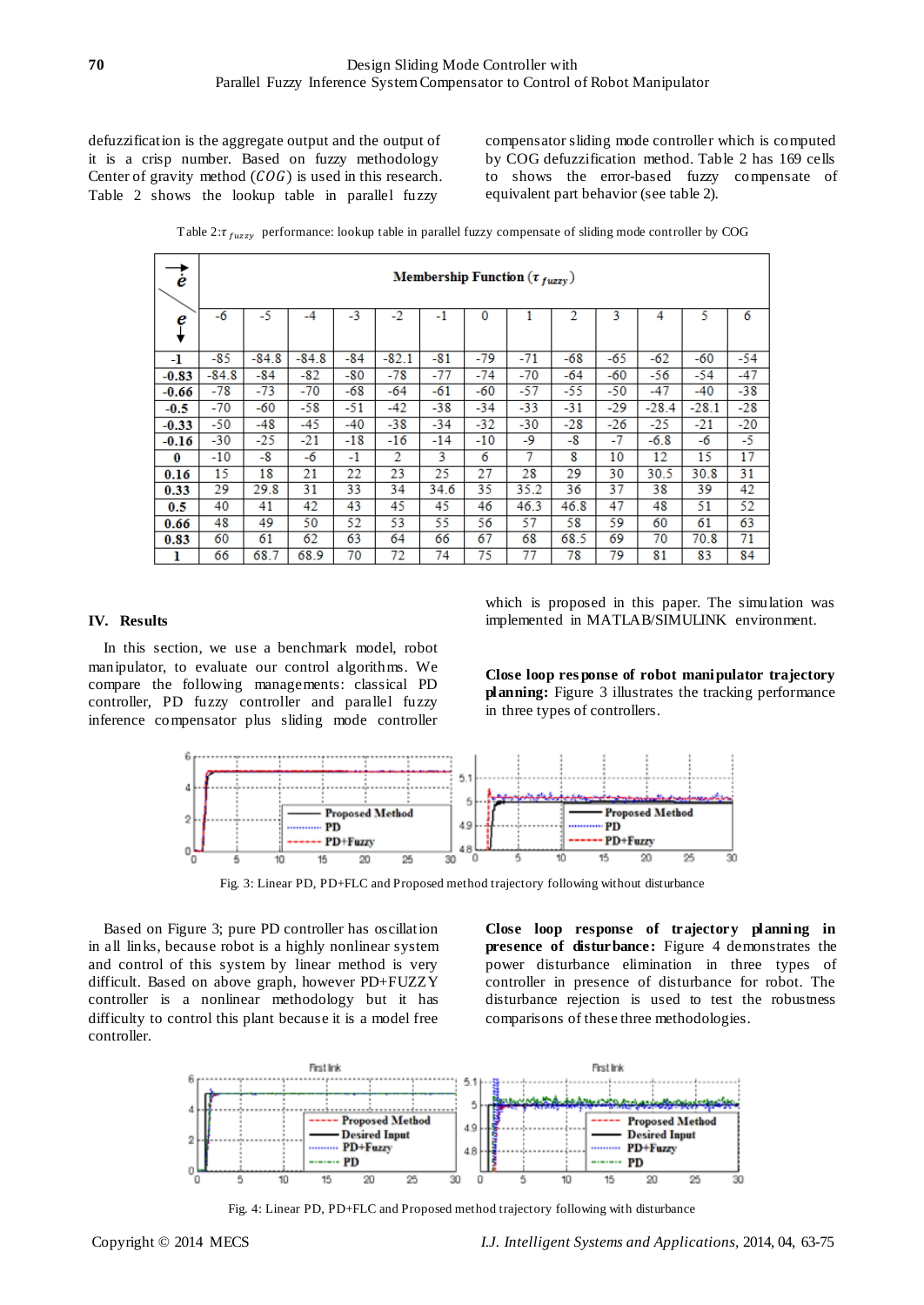Based on Figure 4; by comparison with the PD and PD+FLC, proposed methodology is more stable and robust and our method doesn't have any chattering and oscillation.

## **V. Conclusion**

The main contributions of this paper are compensating the nonlinear model base controller by nonlinear artificial intelligence model-free compensator. The structure of sliding mode controller with parallel fuzzy inference compensator is new. We propose parallel structure and chattering free compensator: parallel compensation, and chattering free method. The key technique is dead-zone, such that fuzzy inference compensator and sliding mode control can be switched automatically. The stability analysis of parallel fuzzy compensator plus sliding mode controller is test via Lyapunov methodology. The benefits of the proposed method; the chattering effects of parallel fuzzy inference compensator plus sliding mode controller, the slow convergence of the fuzzy and the chattering problem of sliding mode method are avoided effectively.

#### **Acknowledgment**

The authors would like to thank the anonymous reviewers for their careful reading of this paper and for their helpful comments. This work was supported by the SSP Research and Development Corporation Program of Iran under grant no. 2012-Persian Gulf-3C.

## **Reference:**

- [1] G. Robinson, and J. Davies, "Continuum robots a state of the art,"Proc. IEEE International Conference on Robotics and Automation, Detroit, MI, 1999, vol. 4, pp. 2849-2854.
- [2] I.D. Walker, D. Dawson, T. Flash, F. Grasso, R. Hanlon, B. Hochner, W.M. Kier, C. Pagano,C.D. Rahn, Q. Zhang, "Continuum Robot Arms Inspired by Cephalopods, Proceedings SPIE Conference on Unmanned Ground Vehicle Technology VII, Orlando, FL, pp 303-314, 2005.
- [3] K. Suzumori, S. Iikura, and H. Tanaka, ―Development of Flexible Microactuator and it's Applications to Robotic Mechanisms", Proceedings IEEE International Conference on Robotics and Automation, Sacramento, California, pp. 1622-1627, 1991.
- [4] D. Trivedi, C.D. Rahn, W.M. Kier, and I.D. Walker, "Soft Robotics: Biological Inspiration, State of the Art, and Future Research", Applied Bionics and Biomechanics, 5(2), pp. 99-117, 2008.
- [5] W. McMahan, M. Pritts, V. Chitrakaran, D. Dienno, M. Grissom, B. Jones, M. Csencsits, C.D. Rahn, D. Dawson, and I.D. Walker, "Field Trials and Testing of "OCTARM" Continuum Robots", Proc. IEEE International Conference on Robotics and Automation, pp. 2336-2341, 2006.
- [6] W. McMahan, I.D. Walker, "Octopus-Inspired Grasp Synergies for Continuum Manipulators", Proc. IEEE International Conference on Robotics and Biomimetics, pp. 945- 950, 2009.
- [7] I. Boiko, L. Fridman, A. Pisano and E. Usai, "Analysis of chattering in systems with secondorder sliding modes," IEEE Transactions on Automatic Control, No. 11, vol. 52,pp. 2085-2102, 2007.
- [8] J. Wang, A. Rad and P. Chan, "Indirect adaptive fuzzy sliding mode control: Part I: fuzzy switching," Fuzzy Sets and Systems, No. 1, vol. 122,pp. 21-30, 2001.
- [9] M. Bazregar, Farzin Piltan, A. Nabaee and M.M. Ebrahimi, "Parallel Soft Computing Control Optimization Algorithm for Uncertainty Dynamic Systems", International Journal of Advanced Science and Technology, 51, 2013.
- [10] Farzin Piltan, M.H. Yarmahmoudi, M. Mirzaei, S. Emamzadeh, Z. Hivand, "Design Novel Fuzzy Robust Feedback Linearization Control with Application to Robot Manipulator", International Journal of Intelligent Systems and Applications, 5(5), 2013.
- [11] Sh. Tayebi Haghighi, S. Soltani, Farzin Piltan, M. kamgari, S. Zare, "Evaluation Performance of IC Engine: Linear Tunable Gain Computed Torque Controller Vs. Sliding Mode Controller", International Journal of Intelligent Systems and Applications, 5(6), 2013.
- [12] Farzin Piltan, A. R. Salehi & Nasri B Sulaiman, "Design Artificial Robust Control of Second Order System Based on Adaptive Fuzzy Gain Scheduling", World Applied Science Journal (WASJ), 13 (5): 1085-1092, 2011.
- [13] Farzin Piltan, N. Sulaiman, Atefeh Gavahian, Samira Soltani & Samaneh Roosta, "Design Mathematical Tunable Gain PID-Like Sliding Mode Fuzzy Controller with Minimum Rule Base", International Journal of Robotic and Automation, 2 (3): 146-156, 2011.
- [14] Farzin Piltan , N. Sulaiman, Zahra Tajpaykar, Payman Ferdosali & Mehdi Rashidi, "Design Artificial Nonlinear Robust Controller Based on CTLC and FSMC with Tunable Gain". International Journal of Robotic and Automation, 2 (3): 205-220, 2011.
- [15] Farzin Piltan, Mohammad Mansoorzadeh, Saeed Zare, Fatemeh Shahriarzadeh, Mehdi Akbari,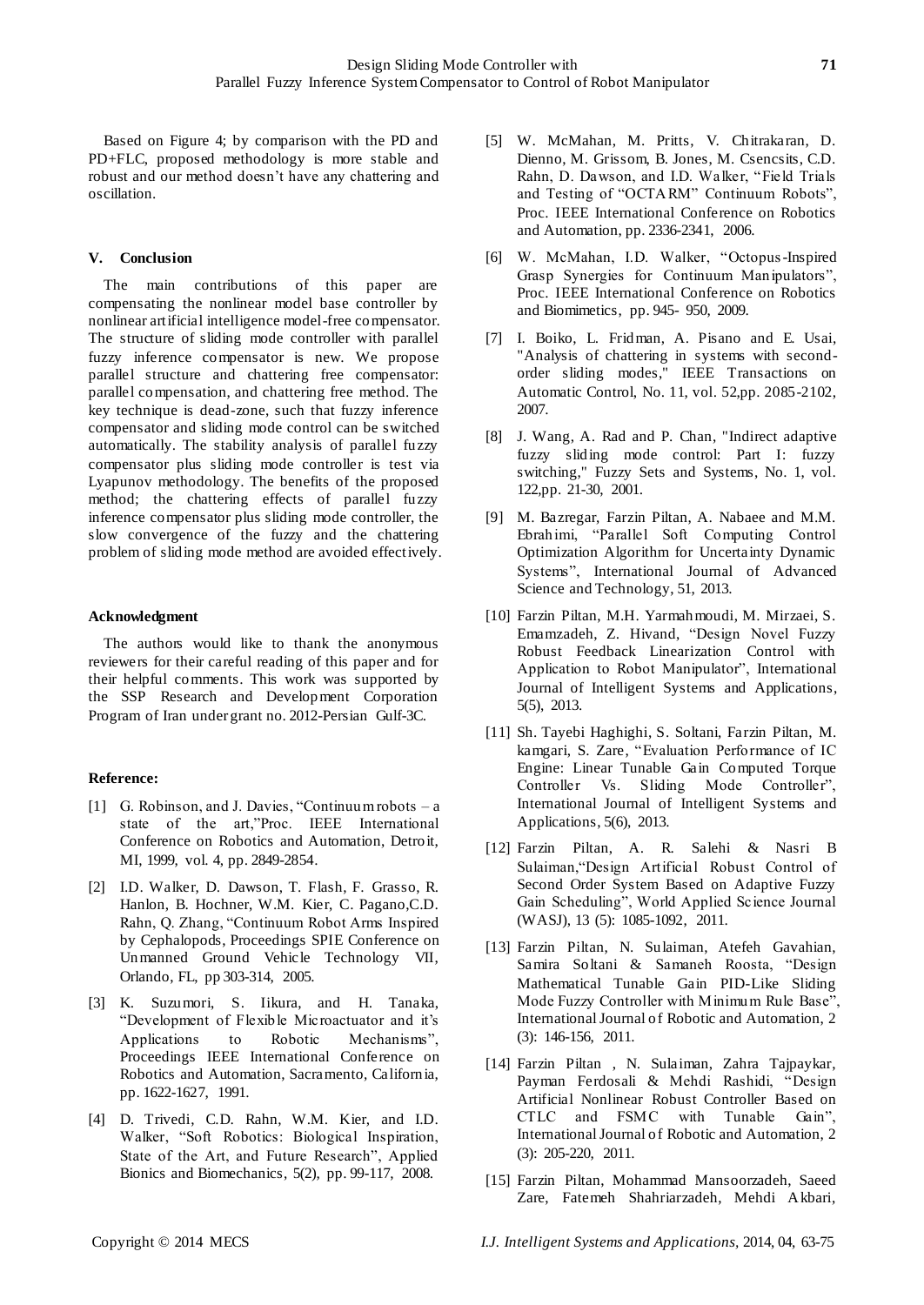―Artificial tune of fuel ratio: Design a novel siso fuzzy backstepping adaptive variable structure control", International Journal of Electrical and Computer Engineering (IJECE), 3 (2): 183-204, 2013.

- [16] Farzin Piltan, M. Bazregar, M. Kamgari, M. Akbari, M. Piran, "Adjust the fuel ratio by high impact chattering free sliding methodology with application to automotive engine", International Journal of Hybrid Information Technology (IJHIT), 6 (1): 13-24, 2013.
- [17] Shahnaz Tayebi Haghighi, S. Soltani, Farzin Piltan, M. Kamgari, S. Zare, "Evaluation Performance of IC Engine: linear tunable gain computed torque controller Vs. Sliding mode controller", I. J. Intelligent system and application, 6 (6): 78-88, 2013.
- [18] Farzin Piltan, N. Sulaiman, Payman Ferdosali & Iraj Assadi Talooki, "Design Model Free Fuzzy Sliding Mode Control: Applied to Internal Combustion Engine", International Journal of Engineering, 5 (4):302-312, 2011.
- [19] Farzin Piltan, N. Sulaiman, A. Jalali & F. Danesh Narouei, "Design of Model Free Adaptive Fuzzy Computed Torque Controller: Applied to Nonlinear Second Order System", International Journal of Robotics and Automation, 2 (4):245-257, 2011
- [20] A. Jalali, Farzin Piltan, M. Keshtgar, M. Jalali, ―Colonial Competitive Optimization Sliding Mode Controller with Application to Robot Manipulator", International Journal of Intelligent Systems and Applications, 5(7), 2013.
- [21] Farzin Piltan, Amin Jalali, N. Sulaiman, Atefeh Gavahian & Sobhan Siamak, "Novel Artificial Control of Nonlinear Uncertain System: Design a Novel Modified PSO SISO Lyapunov Based Fuzzy Sliding Mode Algorithm", International Journal of Robotics and Automation, 2 (5): 298- 316, 2011.
- [22] Farzin Piltan, N. Sulaiman, Iraj Asadi Talooki & Payman Ferdosali, "Control of IC Engine: Design a Novel MIMO Fuzzy Backstepping Adaptive Based Fuzzy Estimator Variable Structure Control", International Journal of Robotics and Automation, 2 (5):360-380, 2011.
- [23] Farzin Piltan, N. Sulaiman, S.Soltani, M. H. Marhaban & R. Ramli, "An Adaptive Sliding Surface Slope Adjustment in PD Sliding Mode Fuzzy Control For Robot Manipulator", International Journal of Control and Automation, 4 (3): 65-76, 2011.
- [24] Farzin Piltan, N. Sulaiman, Mehdi Rashidi, Zahra Tajpaikar & Payman Ferdosali, "Design and Implementation of Sliding Mode Algorithm: Applied to Robot Manipulator-A Review",

International Journal of Robotics and Automation, 2 (5):265-282, 2011.

- [25] Farzin Piltan, N. Sulaiman , Arash Zargari, Mohammad Keshavarz & Ali Badri, "Design PID-Like Fuzzy Controller with Minimum Rule Base and Mathematical Proposed On-line Tunable Gain: Applied to Robot Manipulator", International Journal of Artificial Intelligence and Expert System, 2 (4):184-195, 2011.
- [26] Farzin Piltan, SH. Tayebi HAGHIGHI, N. Sulaiman, Iman Nazari & Sobhan Siamak, ―Artificial Control of PUMA Robot Manipulator: A-Review of Fuzzy Inference Engine and Application to Classical Controller", International Journal of Robotics and Automation, 2 (5):401-425, 2011.
- [27] A. Salehi, Farzin Piltan, M. Mousavi, A. Khajeh, M. R. Rashidian, "Intelligent Robust Feed-forward Fuzzy Feedback Linearization Estimation of PID Control with Application to Continuum Robot", International Journal of Information Engineering and Electronic Business, 5(1), 2013.
- [28] Farzin Piltan, N. Sulaiman & I.AsadiTalooki, ―Evolutionary Design on-line Sliding Fuzzy Gain Scheduling Sliding Mode Algorithm: Applied to Internal Combustion Engine", International Journal of Engineering Science and Technology, 3 (10):7301-7308, 2011.
- [29] Farzin Piltan, Nasri B Sulaiman, Iraj Asadi Talooki & Payman Ferdosali, "Designing On-Line Tunable Gain Fuzzy Sliding Mode Controller Using Sliding Mode Fuzzy Algorithm: Applied to Internal Combustion Engine" World Applied Science Journal (WASJ), 15 (3): 422-428, 2011.
- [30] Farzin Piltan, M.J. Rafaati, F. Khazaeni, A. Hosainpour, S. Soltani, "A Design High Impact Lyapunov Fuzzy PD-Plus-Gravity Controller with Application to Rigid Manipulator", International Journal of Information Engineering and Electronic Business, 5(1), 2013.
- [31] A. Jalali, Farzin Piltan, A. Gavahian, M. Jalali, M. Adibi, "Model-Free Adaptive Fuzzy Sliding Mode Controller Optimized by Particle Swarm for Robot manipulator", International Journal of Information Engineering and Electronic Business, 5(1), 2013.
- [32] Farzin Piltan, N. Sulaiman, Payman Ferdosali, Mehdi Rashidi & Zahra Tajpeikar, "Adaptive MIMO Fuzzy Compensate Fuzzy Sliding Mode Algorithm: Applied to Second Order Nonlinear System", International Journal of Engineering, 5 (5): 380-398, 2011.
- [33] Farzin Piltan, N. Sulaiman, Hajar Nasiri, Sadeq Allahdadi & Mohammad A. Bairami, "Novel Robot Manipulator Adaptive Artificial Control: Design a Novel SISO Adaptive Fuzzy Sliding Algorithm Inverse Dynamic Like Method",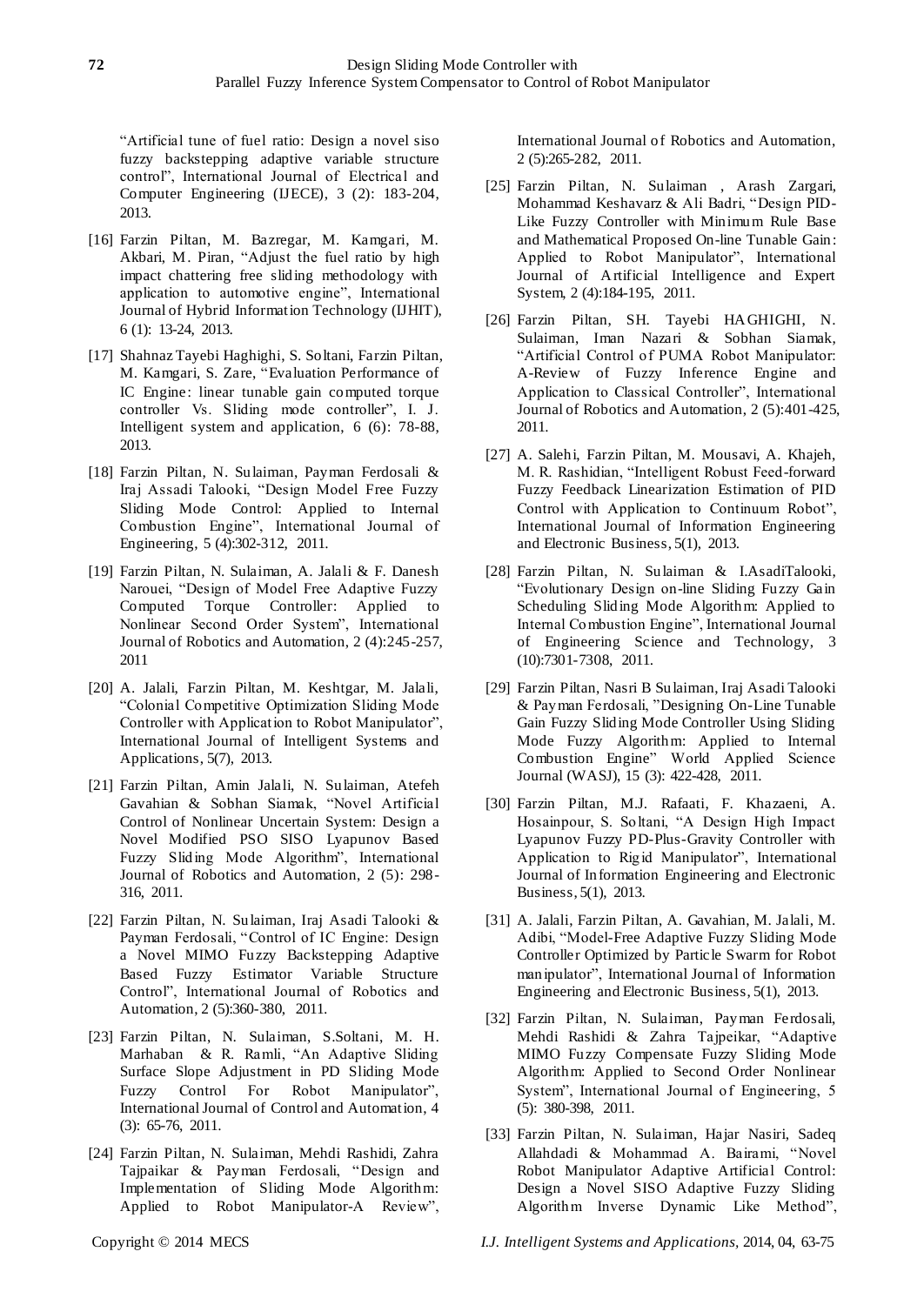International Journal of Engineering, 5 (5): 399- 418, 2011.

- [34] Farzin Piltan, N. Sulaiman, Sadeq Allahdadi, Mohammadali Dialame & Abbas Zare, "Position Control of Robot Manipulator: Design a Novel SISO Adaptive Sliding Mode Fuzzy PD Fuzzy Sliding Mode Control", International Journal of Artificial Intelligence and Expert System, 2 (5):208-228, 2011.
- [35] M. M. Ebrahimit Farzin Piltan, M. Bazregar and A.R. Nabaee "Intelligent Robust Fuzzy-Parallel Optimization Control of a Continuum Robot Manipulator", International Journal of Control and Automation, 6(3), 2013.
- [36] Farzin Piltan, M.A. Bairami, F. Aghayari, M.R. Rashidian, "Stable Fuzzy PD Control with Parallel Sliding Mode Compensation with Application to Rigid Manipulator", International Journal of Information Technology and Computer Science, 5(7), 2013.
- [37] Farzin Piltan, N. Sulaiman, Samaneh Roosta, Atefeh Gavahian & Samira Soltani, "Evolutionary Design of Backstepping Artificial Sliding Mode Based Position Algorithm: Applied to Robot Manipulator", International Journal of Engineering, 5 (5):419-434, 2011.
- [38] Farzin Piltan, N. Sulaiman, Amin Jalali, Sobhan Siamak & Iman Nazari, "Control of Robot Manipulator: Design a Novel Tuning MIMO Fuzzy Backstepping Adaptive Based Fuzzy Estimator Variable Structure Control", International Journal of Control and Automation, 4 (4):91-110, 2011.
- [39] Farzin Piltan, N. Sulaiman, Atefeh Gavahian, Samaneh Roosta & Samira Soltani, "On line [Tuning Premise and Consequence FIS: Design](http://www.cscjournals.org/csc/manuscriptinfo.php?ManuscriptCode=67.68.76.59.39.47.49.104&JCode=IJRA&EJCode=66.67.75.58.105&Volume=2&Issue=5)  Fuzzy [Adaptive Fuzzy Sliding Mode Controller](http://www.cscjournals.org/csc/manuscriptinfo.php?ManuscriptCode=67.68.76.59.39.47.49.104&JCode=IJRA&EJCode=66.67.75.58.105&Volume=2&Issue=5)  Based on Lyaponuv Theory", International Journal of Robotics and Automation, 2 (5):381-400, 2011.
- [40] Farzin Piltan, N. Sulaiman, Samira Soltani, Samaneh Roosta & Atefeh Gavahian, "Artificial [Chattering Free on-line Fuzzy Sliding Mode](http://www.cscjournals.org/csc/manuscriptinfo.php?ManuscriptCode=68.69.64.40.46.44.44.103&JCode=IJE&EJCode=70.71.66.101&Volume=5&Issue=5)  [Algorithm for Uncertain System: Applied in Robot](http://www.cscjournals.org/csc/manuscriptinfo.php?ManuscriptCode=68.69.64.40.46.44.44.103&JCode=IJE&EJCode=70.71.66.101&Volume=5&Issue=5)  Manipulator", International Journal of Engineering, 5 (5):360-379, 2011.
- [41] Farzin Piltan, F. ShahryarZadeh ,M. Mansoorzadeh , M. kamgari, S. Zare, "Robust Fuzzy PD Method with Parallel Computed Fuel Ratio Estimation Applied to Automotive Engine "International Journal of Intelligent Systems and Applications, 5(8), 2013.
- [42] Farzin Piltan, Sadeq Allahdadi, Mohammad A.Bairami & Hajar Nasiri, "Design Auto Adjust Sliding Surface Slope: Applied to Robot Manipulator", International Journal of Robotics and Automation, 3 (1):27-44, 2011.
- [43] Farzin Piltan, Mohammadali Dialame, Abbas Zare & Ali Badri, "Design Novel Lookup Table Changed Auto Tuning FSMC:Applied to Robot Manipulator", International Journal of Engineering, 6 (1):25-41, 2012.
- [44] Farzin Piltan, M. Keshavarz, A. Badri & A. Zargari, "Design Novel Nonlinear Controller Applied to RobotManipulator: Design New Feedback Linearization Fuzzy Controller with Minimum Rule Base Tuning Method", International Journal of Robotics and Automation, 3 (1):1-12, 2012.
- [45] Farzin Piltan, Mohammad A.Bairami, Farid Aghayari & Sadeq Allahdadi, "Design Adaptive Artificial Inverse Dynamic Controller: Design Sliding Mode Fuzzy Adaptive New Inverse Dynamic Fuzzy Controller", International Journal of Robotics and Automation, (1):13-26, 2012.
- [46] Farzin Piltan, Sadeq Allahdadi, Mohammad A.Bairami & Hajar Nasiri, "Design Auto Adjust Sliding Surface Slope: Applied to Robot Manipulator", International Journal of Robotics and Automation, 3 (1):27-44, 2012.
- [47] Farzin Piltan, F. Aghayari, M. Rashidian & M. Shamsodini, "A New Estimate Sliding Mode Fuzzy Controller for RoboticManipulator", International Journal of Robotics and Automation, 3 (1):45-60, 2012
- [48] Farzin Piltan, Iman Nazari, Sobhan Siamak, Payman Ferdosali, "Methodology of FPGA-Based Mathematical error-Based Tuning Sliding Mode Controller", International Journal of Control and Automation, 5(1), 89-118, 2012.
- [49] Farzin Piltan, Bamdad Boroomand, Arman Jahed & Hossein Rezaie, "Methodology of Mathematical Error-Based Tuning Sliding Mode Controller", International Journal of Engineering, 6 (2):96-117, 2012.
- [50] Farzin Piltan, S. Emamzadeh, Z. Hivand, F. Shahriyari & Mina Mirazaei. " PUMA-560 Robot Manipulator Position Sliding Mode Control Methods Using MATLAB/SIMULINK and Their Integration into Graduate/Undergraduate Nonlinear Control, Robotics and MATLAB Courses", International Journal of Robotics and Automation, 3(3):106-150, 2012.
- [51] Farzin Piltan, A. Hosainpour, E. Mazlomian, M.Shamsodini, M.H Yarmahmoudi. "Online Tuning Chattering Free Sliding Mode Fuzzy Control Design: Lyapunov Approach", International Journal of Robotics and Automation, 3(3):77-105, 2012.
- [52] Farzin Piltan, R. Bayat, F. Aghayari, B. Boroomand. "Design Error-Based Linear Model-Free Evaluation Performance Computed Torque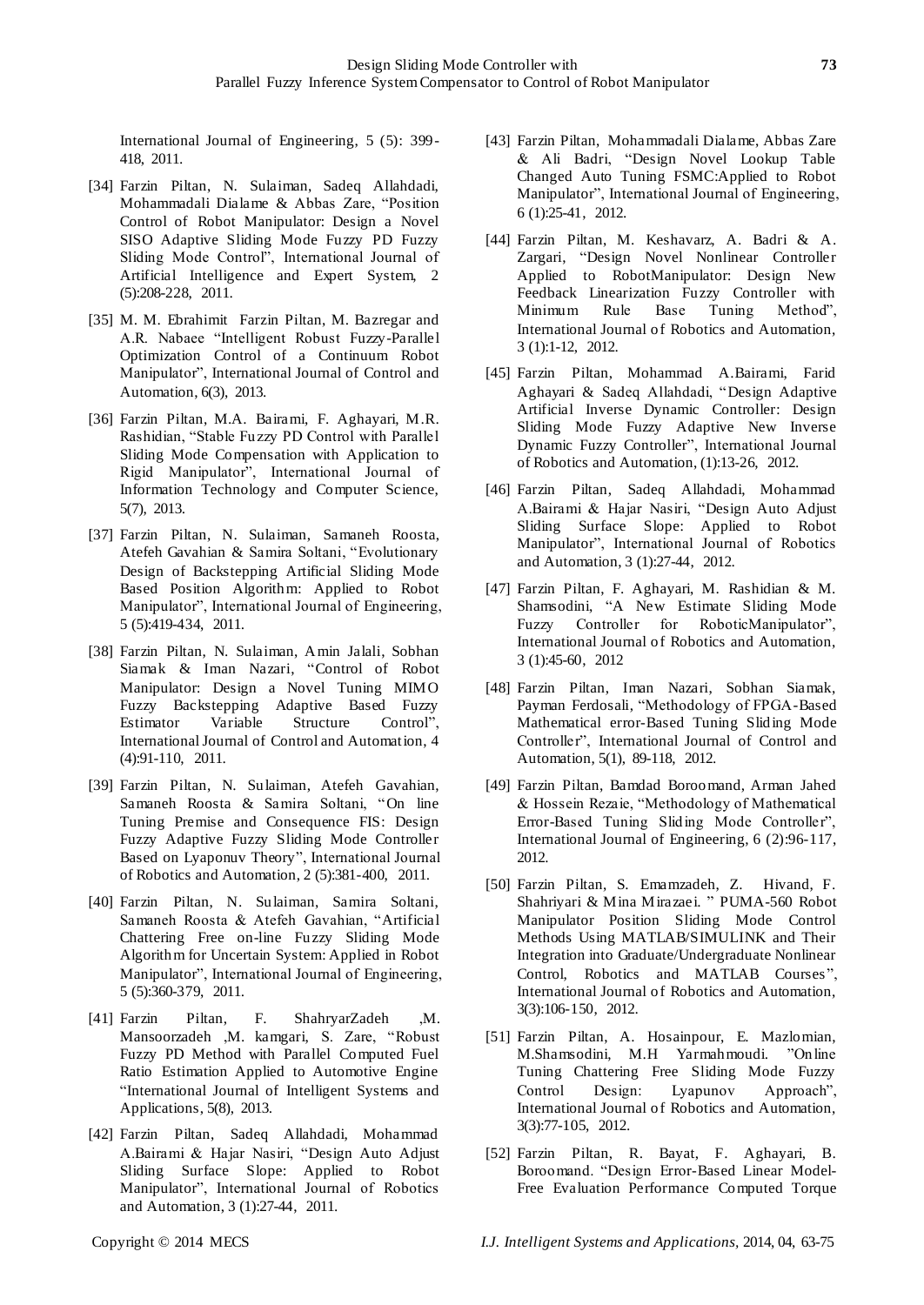Controller", International Journal of Robotics and Automation, 3(3):151-166, 2012.

- [53] Farzin Piltan, J. Meigolinedjad, S. Mehrara, S. Rahmdel. "Evaluation Performance of 2<sup>nd</sup> Order Nonlinear System: Baseline Control Tunable Gain Sliding Mode Methodology", International Journal of Robotics and Automation, 3(3): 192-211, 2012.
- [54] Farzin Piltan, Mina Mirzaei, Forouzan Shahriari, Iman Nazari, Sara Emamzadeh, "Design Baseline Computed Torque Controller", International Journal of Engineering, 6(3): 129-141, 2012.
- [55] Farzin Piltan, Sajad Rahmdel, Saleh Mehrara, Reza Bayat, "Sliding Mode Methodology Vs. Computed Torque Methodology Using MATLAB/SIMULINK and Their Integration into Graduate Nonlinear Control Courses" International Journal of Engineering, 6(3): 142-177, 2012.
- [56] Farzin Piltan, M.H. Yarmahmoudi, M. Shamsodini, E.Mazlomian, A.Hosainpour. "PUMA-560 Robot Manipulator Position Computed Torque Control Methods Using MATLAB/SIMULINK and Their Integration into Graduate Nonlinear Control and MATLAB Courses", International Journal of Robotics and Automation, 3(3): 167-191, 2012.
- [57] Farzin Piltan, Hossein Rezaie, Bamdad Boroomand, Arman Jahed. "Design Robust Backstepping on-line Tuning Feedback Linearization Control Applied to IC Engine", International Journal of Advance Science and Technology, 11:40-22, 2012.
- [58] Farzin Piltan, S. Siamak, M.A. Bairami and I. Nazari. " Gradient Descent Optimal Chattering Free Sliding Mode Fuzzy Control Design: Lyapunov Approach", International Journal of Advanced Science and Technology, 43: 73-90, 2012.
- [59] Farzin Piltan, M.R. Rashidian, M. Shamsodini and S. Allahdadi. " Effect of Rule Base on the Fuzzy-Based Tuning Fuzzy Sliding Mode Controller: Applied to  $2^{nd}$  Order Nonlinear System", International Journal of Advanced Science and Technology, 46:39-70, 2012.
- [60] Farzin Piltan, A. Jahed, H. Rezaie and B. Boroomand." Methodology of Robust Linear Online High Speed Tuning for Stable Sliding Mode Controller: Applied to Nonlinear System", International Journal of Control and Automation, 5(3): 217-236, 2012.
- [61] Farzin Piltan, R. Bayat, S. Mehara and J. Meigolinedjad. "GDO Artificial Intelligence-Based Switching PID Baseline Feedback Linearization Method: Controlled PUMA Workspace‖, International Journal of Information Engineering and Electronic Business, 5: 17-26, 2012.
- [62] Farzin Piltan, B. Boroomand, A. Jahed and H. Rezaie. "Performance-Based Adaptive Gradient Descent Optimal Coefficient Fuzzy Sliding Mode Methodology", International Journal of Intelligent Systems and Applications, 11: 40-52 2012.
- [63] Farzin Piltan, S. Mehrara, R. Bayat and S. Rahmdel. " Design New Control Methodology of Industrial Robot Manipulator: Sliding Mode Baseline Methodology", International Journal of Hybrid Information Technology, 5(4):41-54, 2012.
- [64] AH Aryanfar, MR Khammar, Farzin Piltan, [―Design a robust self-tuning fuzzy sliding mode](http://ijesr.in/wp-content/uploads/2012/07/IJESR-Y12-TJ-H140-Design-a-robust-self-tuning-fuzzy-sliding-mode-control-for-second-order-systems.pdf)  [control for second order systems](http://ijesr.in/wp-content/uploads/2012/07/IJESR-Y12-TJ-H140-Design-a-robust-self-tuning-fuzzy-sliding-mode-control-for-second-order-systems.pdf)", International Journal of Engineering Science REsearch, 3(4): 711-717, 2012.
- [65] Farzin Piltan, Shahnaz Tayebi Haghighi, "Design [Gradient Descent Optimal](http://scholar.google.com/citations?view_op=view_citation&hl=en&user=qFs3XJoAAAAJ&sortby=pubdate&citation_for_view=qFs3XJoAAAAJ:HDshCWvjkbEC) Sliding Mode Control of Continuum Robots", International Journal of Robotics and Automation, 1(4): 175-189, 2012.
- [66] Farzin Piltan, A. Nabaee, M.M. Ebrahimi, M. Bazregar, "Design Robust Fuzzy Sliding Mode Control Technique for Robot Manipulator Systems with Modeling Uncertainties", International Journal of Information Technology and Computer Science, 5(8), 2013.
- [67] Farzin Piltan, M. Akbari, M. Piran , M. Bazregar. "Design Model Free Switching Gain Scheduling Baseline Controller with Application to Automotive Engine", International Journal of Information Technology and Computer Science, 01:65-73, 2013.
- [68] Farzin Piltan, M. Piran , M. Bazregar, M. Akbari, ―Design High Impact Fuzzy Baseline Variable Structure Methodology to Artificial Adjust Fuel Ratio", International Journal of Intelligent Systems and Applications, 02: 59-70, 2013.
- [69] Farzin Piltan, M. Mansoorzadeh, M. Akbari, S. Zare, F. ShahryarZadeh "Management of Environmental Pollution by Intelligent Control of Fuel in an Internal Combustion Engine" Global Journal of Biodiversity Science And Management, 3(1), 2013.

## **Authors' Profiles**



**Iman Nazari is an** electronic researcher in research and development company SSP. Co. His main areas of research interests are nonlinear control, artificial control system and robotics.